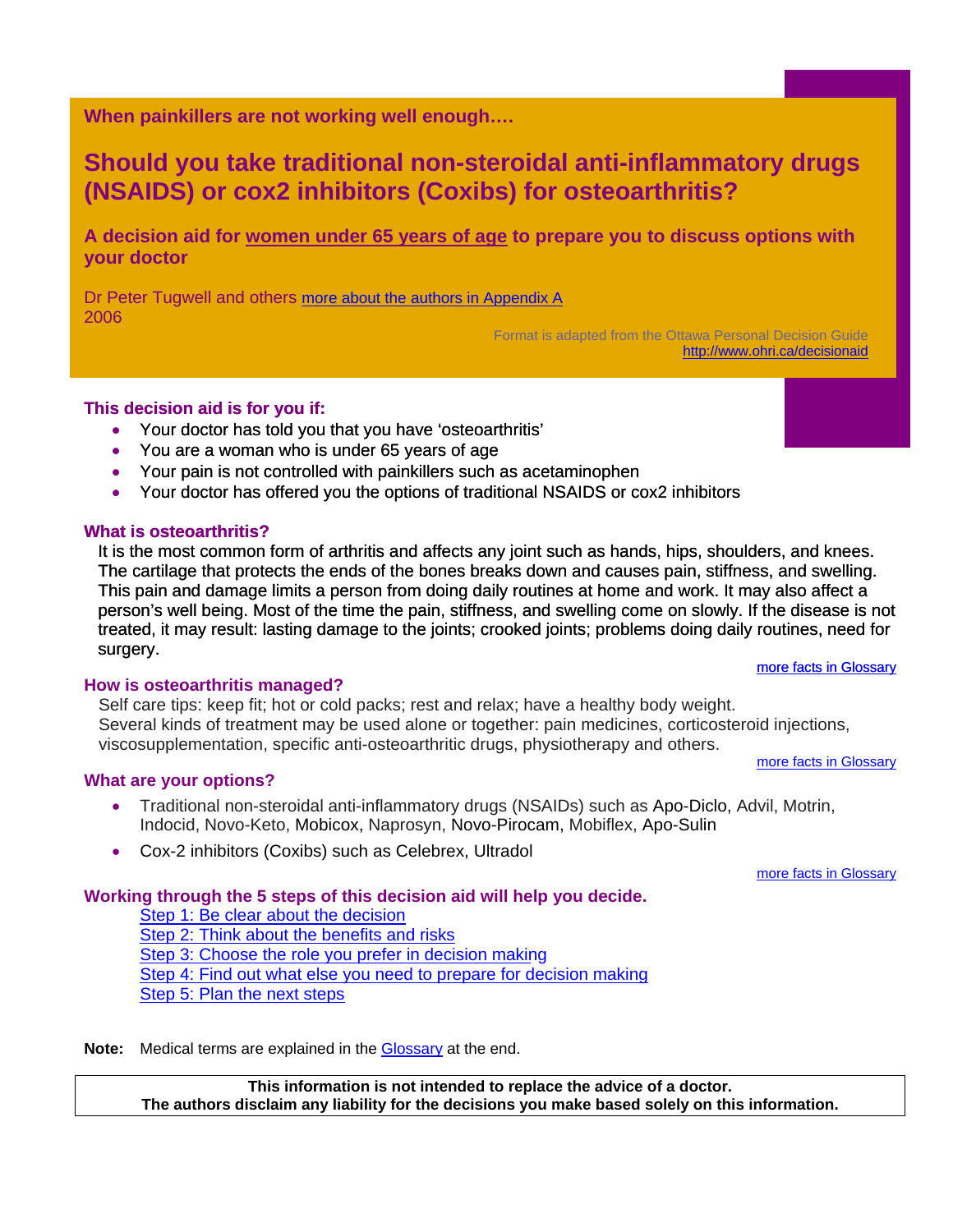## <span id="page-1-0"></span>**Step 1: Be clear about the decision.**

#### **What are the options?**

- **Continue taking Acetaminophen**
- **Switch to Traditional NSAIDS**
- **Switch to Coxibs**

All drugs involve taking pills every day

#### **When does this decision have to be made?** Check  $\boxtimes$  one.

 $\Box$  Within days  $\Box$  Within weeks  $\Box$  Within months

#### **How far along are you in deciding?** Check  $\mathbb{Z}$  one.

- $\Box$  You have not thought about it yet
- $\Box$  You are thinking about the choices
- $\Box$  You are close to making a choice
- $\Box$  You have made a choice

#### **Are you leaning toward a certain option?** Check ⊠ one.

- $\Box$  No. I am unsure
- $\Box$  Acetaminophen
- $\Box$  Traditional NSAIDS
- $\Box$  Coxibs
- $\Box$  Other

#### **Do you have other health risks that may affect your choice?**

Check  $\boxtimes$  if any of these apply or place a question mark [?] if you are not sure.

#### **Heart Disease**

- 
- 
- 

 $\Box$  angina/previous heart attack  $\Box$  family history of heart disease before 65  $\Box$  diabetes

 $\Box$  high blood pressure

 $\Box$  smoker  $\Box$  high cholesterol

#### **Stomach Ulcers (sores)**

 $\square$  previous stomach ulcer within the last 2 years

- $\Box$  age greater than 60
- $\Box$  taking corticosteroids
- $\Box$  taking blood thinners (anticoagulants), such as acetylsalicylic acid (aspirin) or warfarin

#### **Liver Disease**

 $\Box$  have or had problems with my liver  $\Box$  take 4 to 5 drinks of alcohol per day

#### **About your pain from osteoarthritis**

#### **How would you feel if the pain you have now stayed the same as it is for the rest of your life?**  Check  $\boxtimes$  one.

- $\Box$  terrible
- $\Box$  unhappy
- $\square$  mostly dissatisfied
- $\Box$  mixed; neither satisfied nor dissatisfied
- $\square$  mostly satisfied
- $\square$  pleased
- $\Box$  delighted

Format based on Foundation for Informed Medical Decision Making Question

Discuss your answers with your doctor to learn how they affect your options, benefits, and risks.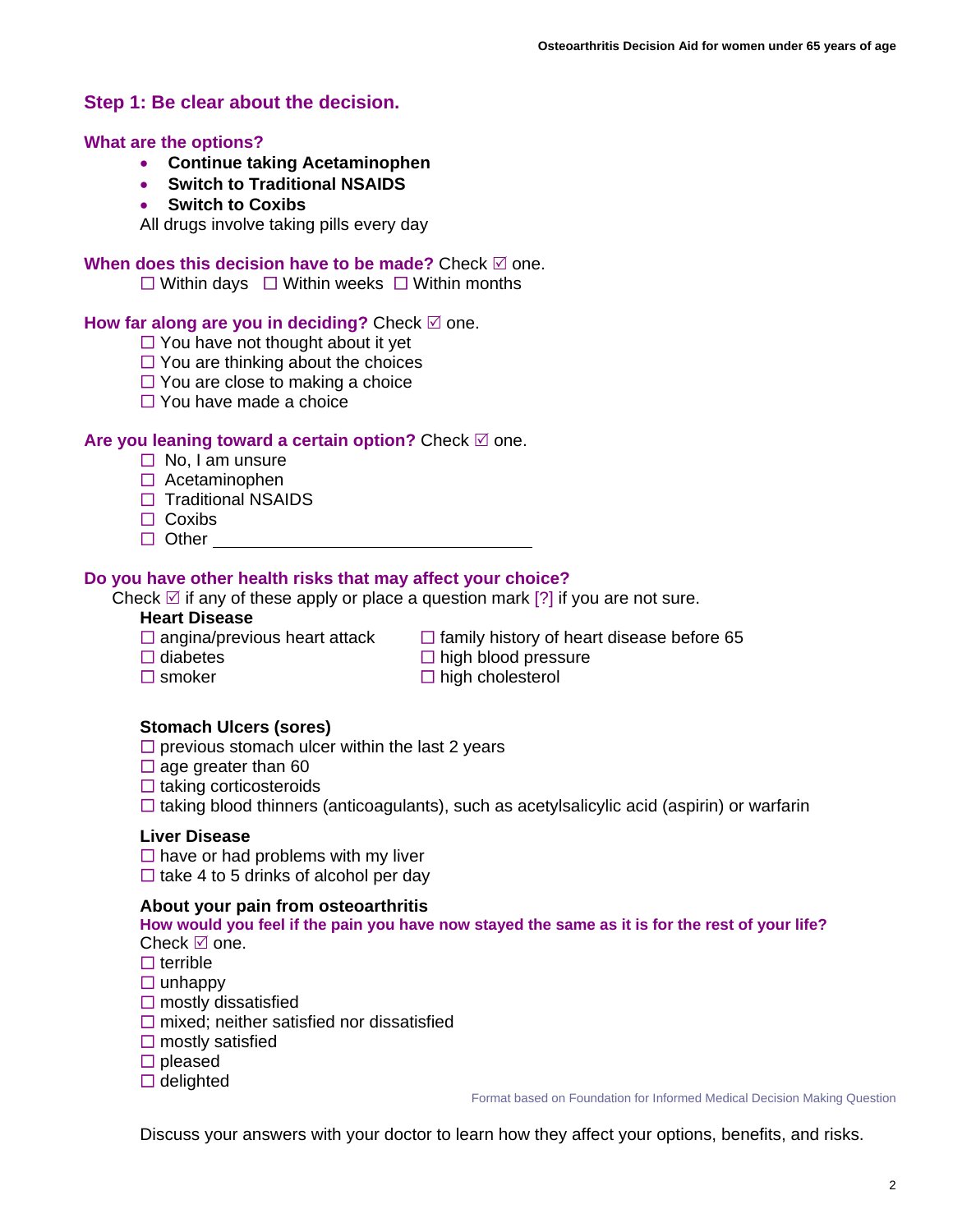#### <span id="page-2-0"></span>**Step 2: Think about the benefits and risks.**

#### **A) What does the research show?**

Blocks of 2000 dots ( ) show the 'best estimate' of what happens to **2000 WOMEN under 65 years of age** with osteoarthritis of the knee if they try an option for **one year**.

Each dot ( ) stands for one woman.

There is no way of knowing what will happen to you.



Stronger study results are shown as  $*$  Platinum or  $*$  Gold. Weaker study results are shown as  $\star$  Silver or  $\star$  Bronze.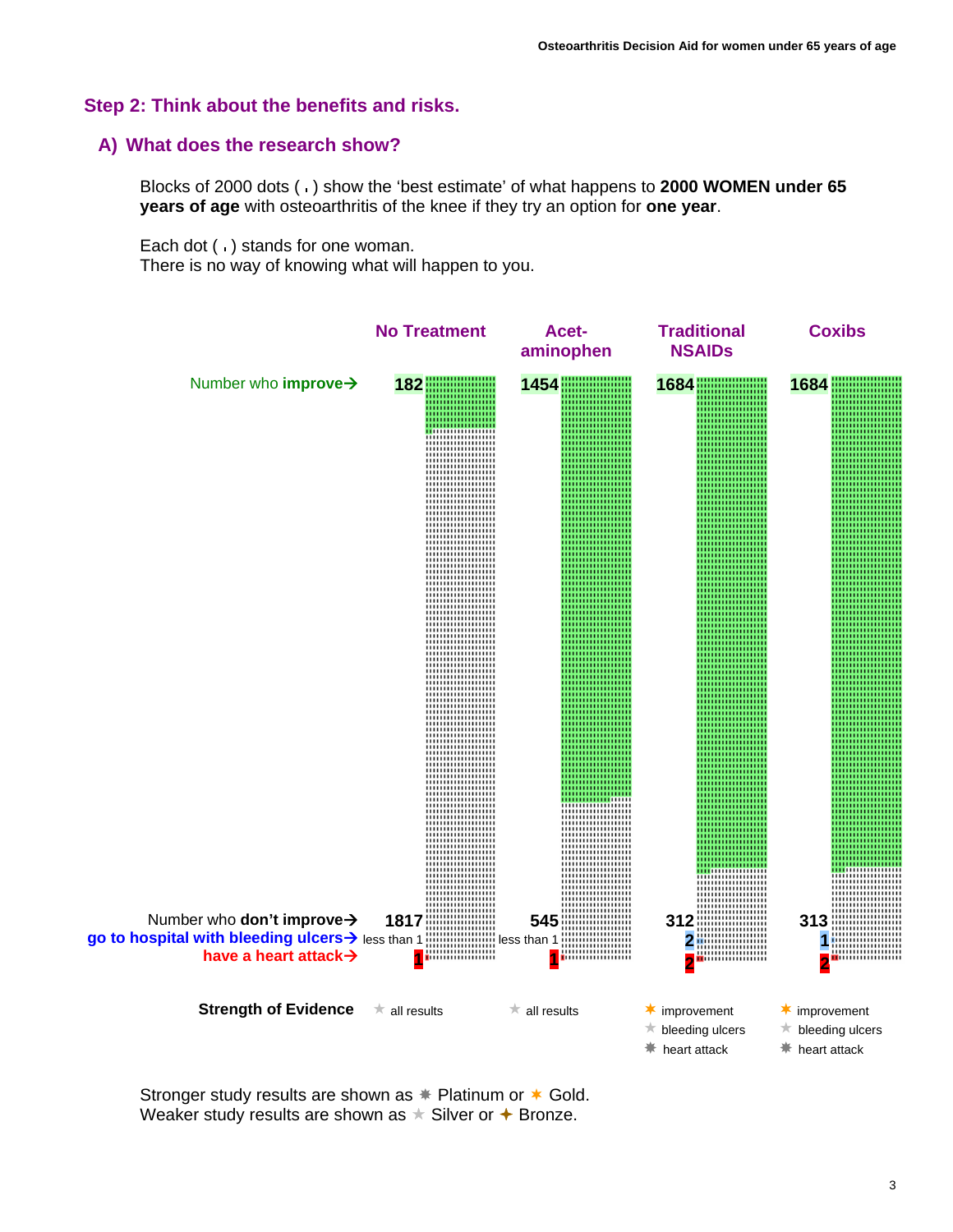# **B) What do you think of the benefits and risks?**

- 1. Review the common reasons to choose each option.
- 2. Add any other reasons that matter to you.
- 3. Show how much each reason matters to you. Circle one  $(\star)$  star if it matters a little and up to five  $(\star \star \star \star)$  stars if it matters a lot. Circle no stars if it does not matter.

| <b>Reasons to Choose</b>                                                                                                                                                    |                                                    |  |                                                                            |                                                    |  |                                                                                                                              |                                             |
|-----------------------------------------------------------------------------------------------------------------------------------------------------------------------------|----------------------------------------------------|--|----------------------------------------------------------------------------|----------------------------------------------------|--|------------------------------------------------------------------------------------------------------------------------------|---------------------------------------------|
| <b>Acetaminophen</b>                                                                                                                                                        | <b>How</b><br>much<br>does it<br>matter<br>to you? |  | <b>Traditional</b><br><b>NSAIDS</b>                                        | <b>How</b><br>much<br>does it<br>matter<br>to you? |  | <b>Coxibs</b>                                                                                                                | How<br>much<br>does it<br>matter to<br>you? |
| You have a bigger<br>chance of pain<br>relief compared to<br>no treatment but<br>not as high as the<br>other options                                                        | *****                                              |  | You have a bigger<br>chance of pain<br>relief compared to<br>Acetaminophen | *****                                              |  | You have a bigger<br>chance of pain<br>relief compared to<br>Acetaminophen                                                   | *****                                       |
| You avoid the<br>bigger risks of<br><b>NSAIDS and</b><br>Coxibs<br>• bleeding stomach<br>ulcers<br>• heart attacks<br>• having to start<br>heart or blood<br>pressure pills | *****                                              |  |                                                                            |                                                    |  | You have a smaller<br>chance of bleeding<br>ulcers compared to<br>traditional NSAIDS<br>but not as small as<br>Acetaminophen | *****                                       |
| Your other reasons<br>to choose this<br>option are:                                                                                                                         | *****                                              |  | Your other reasons<br>to choose this<br>option are:                        | *****                                              |  | Your other reasons<br>to choose this<br>option are:                                                                          | *****                                       |

**Which option do you prefer?** Check ⊠ all that apply.

- $\Box$  I am not sure  $\Box$  Traditional NSAIDs  $\Box$  I prefer no treatment at all
- □ Acetaminophen □ Coxibs □ Other, I prefer
-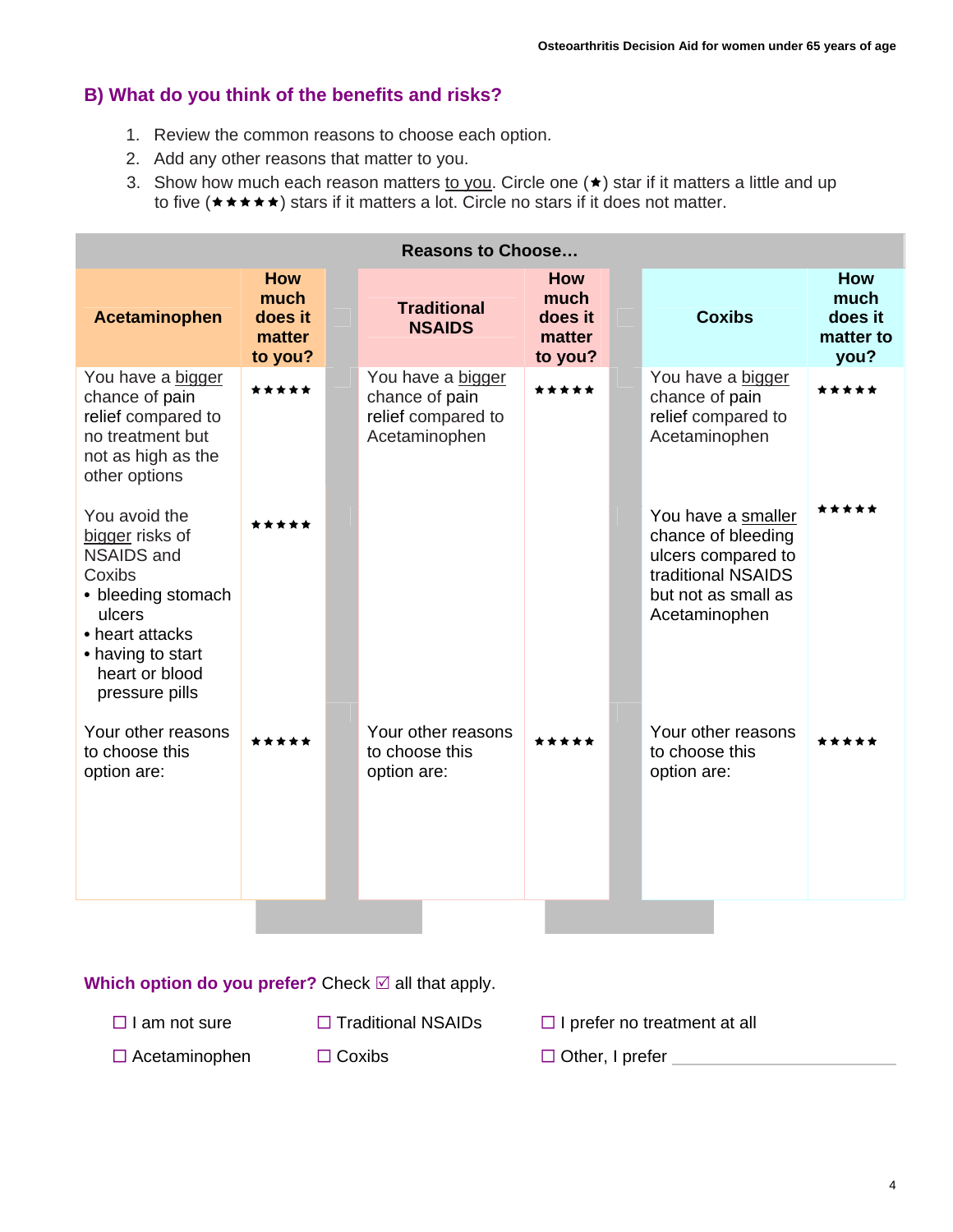### <span id="page-4-0"></span>**[Step 3](#page-0-0): Choose the role you prefer in decision making.**

Check  $\boxtimes$  one.

- $\Box$  You prefer to choose on your own after hearing the views of others
- $\Box$  You prefer to share the choice with:
- □ You prefer that someone else chooses for you, namely:

### **Step 4: Find out what else you need to prepare you for decision making.**

Please answer the questions below.

If you answer **'No'** to the questions, discuss them with your doctor.

|                  |                                                                                                                       | Yes | No |
|------------------|-----------------------------------------------------------------------------------------------------------------------|-----|----|
| Knowledge        | Do you know which options are available to you?<br>Do you know both the benefits and risks of each option?            |     |    |
| <b>Values</b>    | Are you clear about which benefits and risks matter most to you?                                                      |     |    |
| <b>Support</b>   | Do you have enough support and advice from others to make a choice?<br>Are you choosing without pressure from others? |     |    |
| <b>Certainty</b> | Do you feel sure about the best choice for you?                                                                       |     |    |

Decisional Conflict Scale © A O'Connor 1993, Revised 2004

#### **Find out how well this decision aid helped you learn the key facts.**

Check  $\mathbb Z$  the best answer. Answers are in [Appendix B](#page-5-0).

| a. Which option has the biggest chance of improving pain?<br>$\Box$ Acetaminophen $\Box$ Traditional NSAIDS and Coxibs $\Box$ All are about equal<br>$\Box$ I am unsure                                                                                                                                                                              |
|------------------------------------------------------------------------------------------------------------------------------------------------------------------------------------------------------------------------------------------------------------------------------------------------------------------------------------------------------|
| b. Which option has the smallest chance of having a heart attack?<br>$\Box$ Acetaminophen $\Box$ Traditional NSAIDS and Coxibs $\Box$ All are about equal<br>$\Box$ I am unsure                                                                                                                                                                      |
| c. Which option has the biggest chance of bleeding stomach ulcers?<br>$\Box$ Acetaminophen $\Box$ Traditional NSAIDS $\Box$ Coxibs $\Box$ All are about equal<br>$\Box$ I am unsure                                                                                                                                                                  |
| d. If 2000 women under 65 years of age with osteoarthritis take NSAIDs or Coxibs for 1 year,<br>about how many more have a heart attack than if they had no treatment?<br>more women have heart attacks than if they had no treatment<br>between 1 and 10<br>H<br>between 11 and 25<br>$\mathsf{L}$<br>more women<br>between 26 and 50<br>more women |

 $\Box$  between 51 and 100 more women

 $\Box$  between 101 and 500 more women

© Decision Quality Template, Foundation for Informed Medical Decision Making Question

# **Step 5: Plan the next steps**

List plans, for example: show your balance scale and responses to your doctor and/or family; learn more about the options.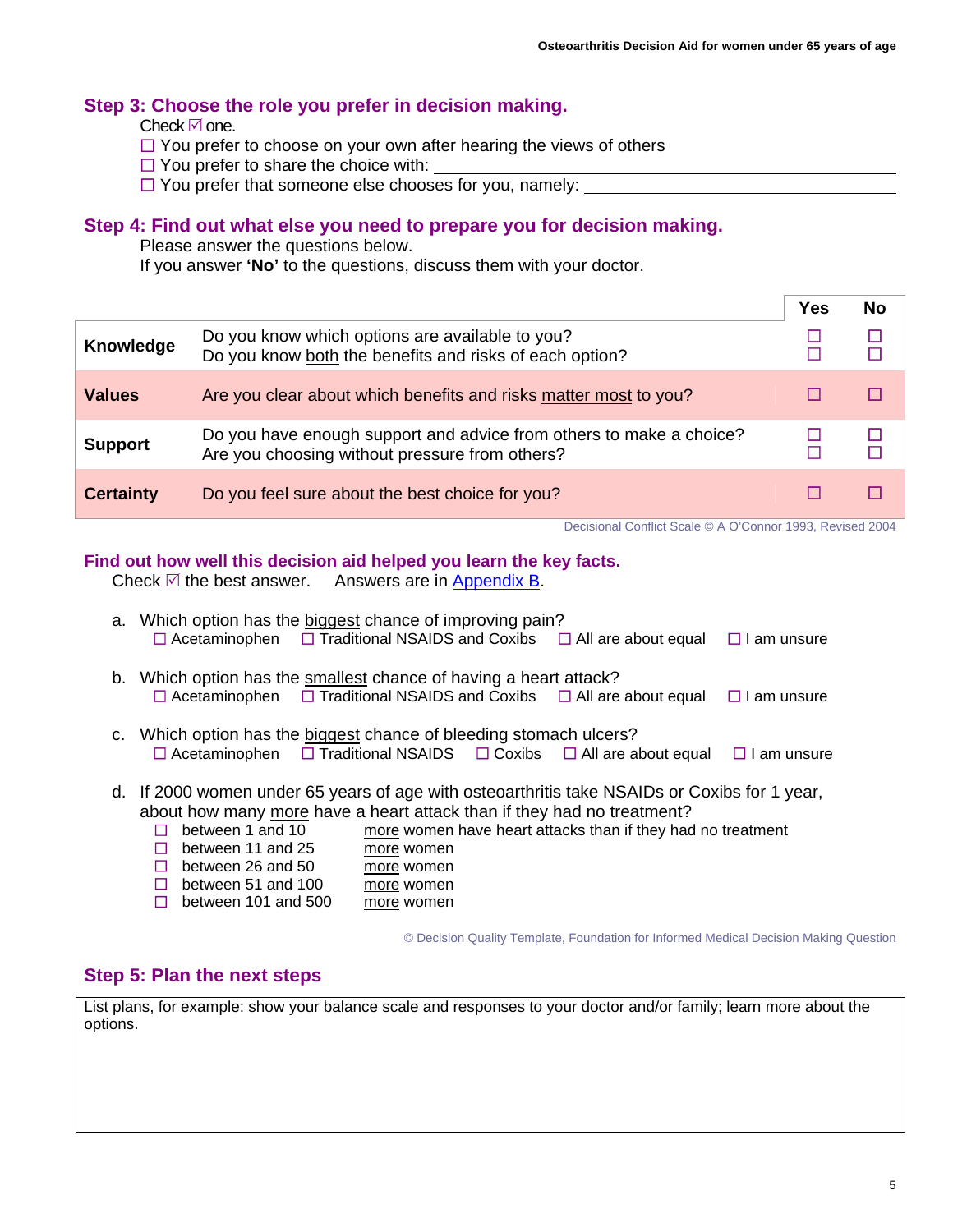# <span id="page-5-0"></span>**Appendix A: Information about the authors**

#### Content Editors:

Peter Tugwell, MD, MSc, FRCP(C)<sup>\*</sup>; Claire Bombardier, MD, FRCP(C)<sup>\*\*</sup>; Bev Shea, RN, MSc<sup>\*</sup>; Muhammad Mamdani, PharmD, MA, MPH\*\*; Alaa Rostom, MD, MSc, FRCP(C)\* ; Catherine Dubé, MD, MSc, FRCP(C)\*.

Professional Reviewers:

Lee S. Simon, MD<sup>+</sup>; Colin Baigent, BMBCh, MSc<sup>++</sup>; Vibeke Strand, MD<sup>+++</sup>; Maxime Dougados, MD<sup>§</sup>; Thao Pham, MD<sup>§§</sup>; George Wells, PhD, MSc<sup>\*</sup>.

#### Decision Aid Format Editors:

Annette O'Connor, RN, PhD<sup>\*</sup>; Nancy Santesso, RD, MLIS<sup>\*</sup>; Dawn Stacey, RN, PhD<sup>\*</sup>.

Format is based on the Ottawa Decision Guide © 2000, A O'Connor, D Stacey, University of Ottawa, Ottawa Health Research Institute.

\* University of Ottawa, Canada \*\*University of Toronto, Canada + Harvard Medical School, USA ++University of Oxford, UK +++Stanford University, USA § René Descartes University, France §§Hôpital la Conception, France

Funder: Canadian Institutes of Health Research (CIHR) Group Grant and Tier 1 Canada Research Chairs held by P Tugwell and A O'Connor.

Date: February 2006 Next update due 2008

### [Back to first page](#page-0-0)

# **Appendix B: Answers to questions in Step 4**

- a. Which option has the best chance of improving pain? □ Acetaminophen *□* **Traditional NSAIDS and Coxibs** □ All are about equal
- b. Which option has the lowest chance of having a heart attack?  $\Box$  **Acetaminophen**  $\Box$  **Traditional NSAIDS and Coxibs**  $\Box$  All are about equal
- c. Which option has the highest chance of bleeding stomach ulcers?<br>  $\Box$  Acetaminophen  $\Box$  **Traditional NSAIDS**  $\Box$  Coxibs  $\Box$  $\Box$  **Traditional NSAIDS**  $\Box$  Coxibs  $\Box$  All are about equal
- d. If 2000 women under 65 years of age with osteoarthritis take NSAIDs or Coxibs for 1 year, about how many more may have a heart attack than if they had no treatment?
	- $\boxtimes$  between 1 and 10 more women have heart attacks than if they had no treatment
	- □ between 11 and 25 more women
	- □ between 26 and 50 more women
	- □ between 51 and 100 more women
	- □ between 101 and 500 more women

[Back to Step 4](#page-4-0)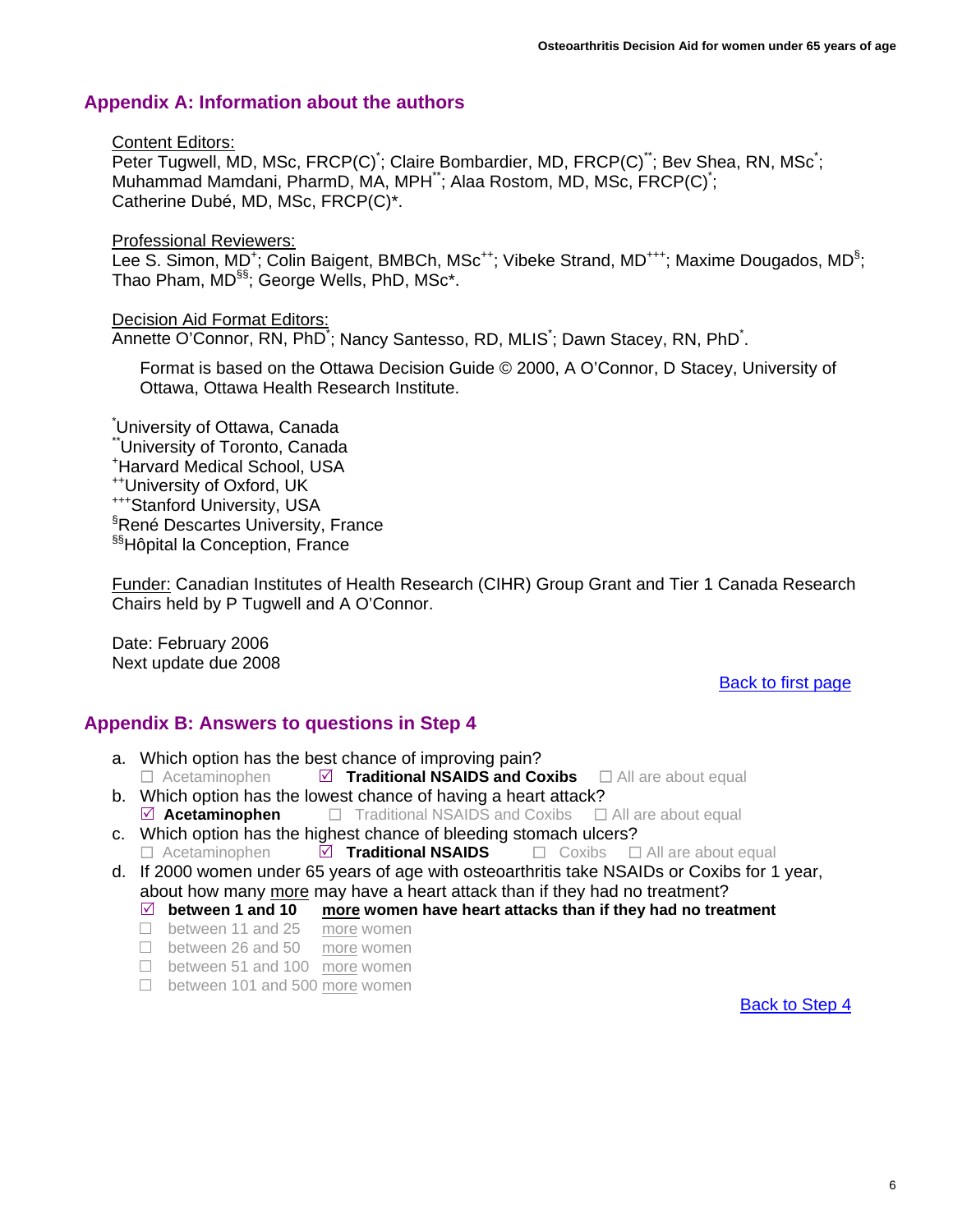# <span id="page-6-0"></span>**Glossary**

**Osteoarthritis.** It is the most common form of arthritis and affects any joint such as hands, hips, shoulders, and knees. The cartilage that protects the ends of the bones breaks down and causes pain, stiffness, and swelling. This pain and damage limits a person from doing daily routines at home and work. It may also affect a person's well being. Most of the time the pain, stiffness, and swelling come on slowly. If the disease is not treated, it may result: lasting damage to the joints; crooked joints; problems doing daily routines, need for surgery.

It is not known why pain happens. Pain may occur because:

- Muscles and tendons work harder or in a different way when the cartilage is broken down;
- Pieces of broken cartilage inflame soft tissue around the joint; or
- Bones rub against bones.

**How osteoarthritis is managed.** Self care tips: keep fit; hot or cold packs; rest and relax; have a healthy body weight

Seven kinds of treatment may be used alone or together. (drug and brand names in Canada are below)

- 1. *Pain medicines and Acetylsalicylic acid*
	- Acetaminophen (Tylenol)
	- Acetylsalicylic acid (Aspirin)
- 2. *Traditional non-steroidal anti-inflammatory drugs (NSAIDs)* 
	- Diclofenac (Apo-Diclo)
	- Ibuprofen (Advil, Motrin)
	- Indomethacin (Indocid)
	- Ketoprofen (Novo-Keto)
	- Meloxicam (Mobicox)
- 3. *Cox-2 inhibitors (Coxibs)*
	- Celecoxib (Celebrex)
	- Etodolac (Ultradol)
	- Etoricoxib (not available in Canada)
	- Lumiracoxib (not available in Canada)
- 4. *Topical creams and gels*
	- Diclofenac (Pennsaid) Capsaicin
- 5. *Injections*
	-
- 6. *Specific anti-osteoarthritic drugs*
	- Glucosamine sulphate
	- Diacerein
- 7. *Physiotherapy* 
	- Exercise (on land)
	- Shoe insoles
- Codeine
- Tramadol
- Naproxen (Naprosyn)
- 
- Piroxicam (Novo-Pirocam)
- Tenoxicam (Mobiflex) • Sulindac (Apo-Sulin)
- 
- Parecoxib (not available in Canada)
- Valdecoxib (Bextra) (not available)
- Rofecoxib (Vioxx) (not available)
- 
- Corticosteroids Viscosupplementation
	- Chondroitin
	- Thermotherapy (cold)
- **Pain** varies from person to person. When it is severe, it can limit daily routines at home and at work. Also, it can affect the way a person feels about their well-being. **Pain relief** or **improvement** means you notice that the pain you normally have when you are resting is lessened.